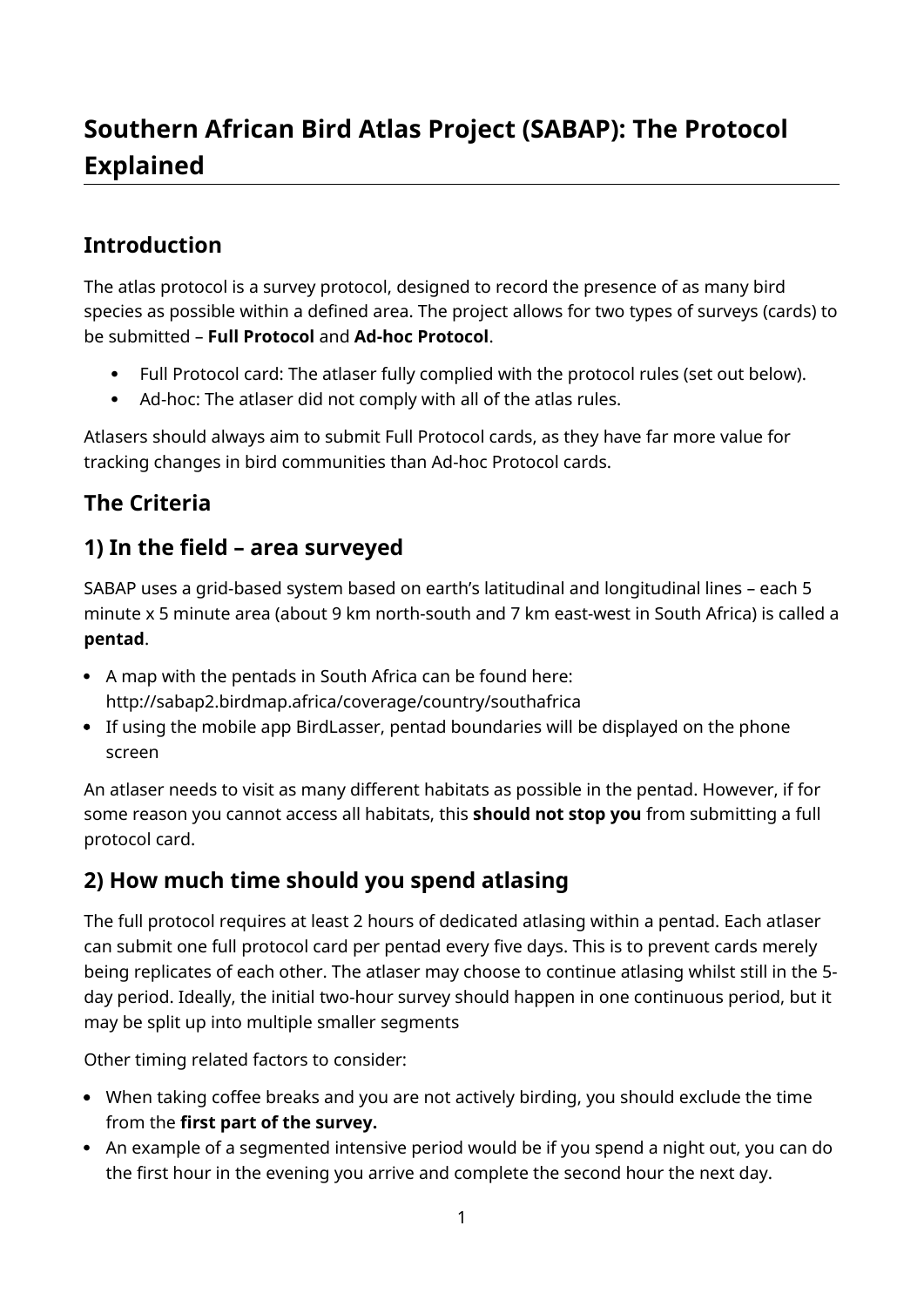### **3) The Observations**

- All bird species need to be recorded.
- Only the first observation of a species must be logged, i.e. no duplicates on a card.
- The atlaser needs to record each species in the order observed.
- Birds seen and/or heard, may be recorded.
- Photos or sound recordings of birds for later identification can be very helpful.
- You are responsible and accountable for each record on your card (and will get an Out of Range query for rare or unusual species). When getting information from additional observers, ensure the information is accurate and correct as any queries will be sent to you and not the additional observer.
- **When in doubt, leave it out**.
- Atlasing should preferably be conducted during good birding conditions, for example when there is little wind and no rain. If in your opinion bad weather has greatly reduced the number of species recorded, rather submit the card as an Ad-hoc Protocol card.
- It is not necessary to record the number of individual birds seen (but BirdLasser might prompt you for additional information such as numbers of individuals for some threatened species).

#### **Independence of atlas cards**

- When two or more atlasers atlas the same pentad, at the same time, it is recommended to submit the observations on a single Full Protocol card. It is up to the group to decide who will "own" the card, i.e. submit to SABAP. The other atlasers may be added as additional observers.
- Atlasers can atlas together, independently, if they can devise a system that will produce significantly different cards. As an example, if two atlasers travelling together, walk in different directions each time they stop, it would result in different species and orders on the cards.

#### **General guidelines**

- If you are new to birding and not able to identify most of the birds seen/heard whilst atlasing, please submit all cards as Ad-hoc Protocol cards, even if you followed the full protocol rules. You should only submit cards as Full Protocol cards once you can identify at least 95% of all species you encounter.
- If you bird only at one spot every day, for a combined 2 hours or more in a 5-day period, rather submit an Ad-hoc card, because your coverage of the pentad is too limited.
- For cards with only a few records, only submit a Full Protocol card if all the rules were obeyed, and there were no obvious reasons for the low species count (e.g. bad weather) suggesting that the area really is largely devoid of birds.

#### **Important Websites**